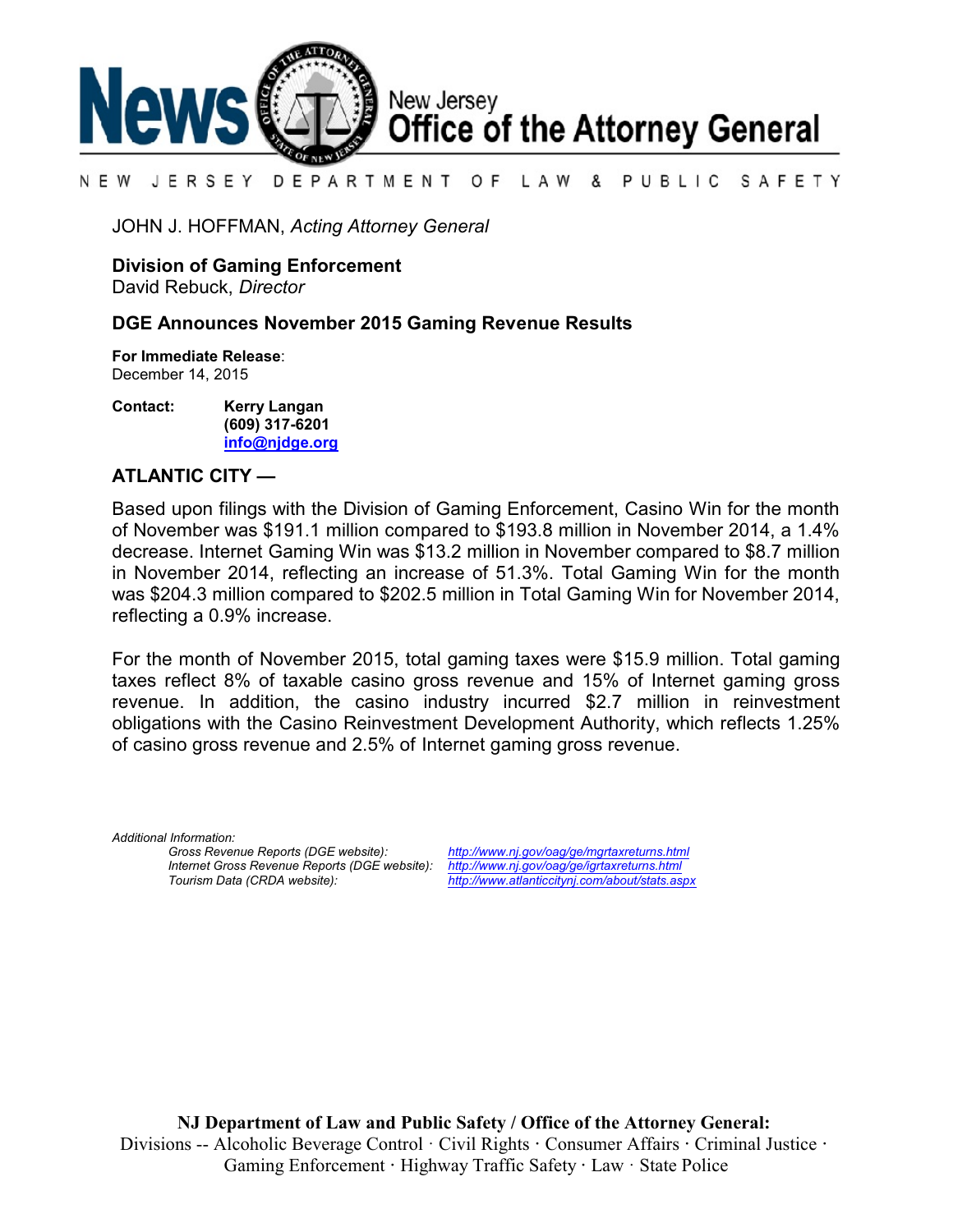# **NOVEMBER 2015 STATISTICS**

# *GAMING WIN INFORMATION*

|                                               |                |                   |                  |                 | Increase (Decrease)   |               |
|-----------------------------------------------|----------------|-------------------|------------------|-----------------|-----------------------|---------------|
| <b>November</b>                               |                | 2015              |                  | 2014            | \$                    | $\frac{1}{2}$ |
| Slot Machine Win                              | $\overline{s}$ | 134,659,376       | \$               | 138,376,182     | \$<br>(3,716,806)     | (2.7)         |
| Table Game Win                                |                | 56,454,358        |                  | 55,388,349      | 1,066,009             | 1.9           |
| Casino Win                                    |                | 191,113,734       |                  | 193,764,531     | (2,650,797)           | (1.4)         |
|                                               |                |                   |                  |                 |                       |               |
| Peer-to-Peer                                  |                | 1,957,513         |                  | 1,877,603       | 79,910                | 4.3           |
| <b>Other Authorized Games</b>                 |                | 11,265,030        |                  | 6,861,295       | 4,403,735             | 64.2          |
| Internet Gaming Win                           |                | 13,222,543        |                  | 8,738,898       | 4,483,645             | 51.3          |
| <b>Total Gaming Win</b>                       |                | 204,336,277       |                  | 202,503,429     | 1,832,848             | 0.9           |
| <b>November YTD</b>                           |                |                   |                  |                 |                       |               |
| Slot Machine Win                              | \$             | 1,601,394,952     |                  | \$1,748,543,173 | \$<br>(147, 148, 221) | (8.4)         |
| <b>Table Game Win</b>                         |                | 635,226,823       |                  | 690,953,366     | (55, 726, 543)        | (8.1)         |
| Casino Win                                    |                | 2,236,621,775     |                  | 2,439,496,539   | (202, 874, 764)       | (8.3)         |
| Peer-to-Peer                                  |                | 21,832,635        |                  | 27,004,934      | (5, 172, 299)         | (19.2)        |
| <b>Other Authorized Games</b>                 |                | 113,003,245       |                  | 85,135,750      | 27,867,495            | 32.7          |
| Internet Gaming Win                           |                | 134,835,880       |                  | 112,140,684     | 22,695,196            | 20.2          |
| <b>Total Gaming Win</b>                       |                | 2,371,457,655     |                  | 2,551,637,223   | (180, 179, 568)       | (7.1)         |
| Less: Discontinued Operators (a)              |                |                   |                  | 255,919,470     | (255, 919, 470)       | n/a           |
| <b>Total Current Operators (b)</b>            |                | \$2,371,457,655   |                  | \$2,295,717,753 | \$<br>75,739,902      | 3.3           |
| <b>GROSS REVENUE AND CRDA TAX INFORMATION</b> |                |                   |                  |                 |                       |               |
|                                               |                |                   |                  |                 |                       |               |
|                                               |                | <b>Total CRDA</b> |                  | Total           |                       |               |
|                                               |                | Obligations (c)   | Gaming Taxes (d) |                 |                       |               |
| November 2015                                 | \$             | 2,720,491         | \$               | 15,909,131      |                       |               |
| <b>YTD November 2015</b>                      | \$             | 31,332,923        | \$               | 181,997,116     |                       |               |

(a) Discontinued Operators reflect ceased operators that did not report win during the last day of the current month.

(b) Current Operators reflect active operators reporting win during the last day of the current month.

(c) Total CRDA Obligations reflect 1.25% of casino gross revenue and 2.5% of Internet gaming gross revenue.

(d) Total Gaming Taxes reflect 8% of taxable casino gross revenue and 15% of Internet gaming gross revenue. Taxable casino gross revenue reflects casino gross revenue less the deduction for eligible promotional gaming credits. Gross Revenue is not Win, is unaudited, and subject to adjustment. Year-to-Date Gross Revenue amount includes any amendments received since the prior monthly press release.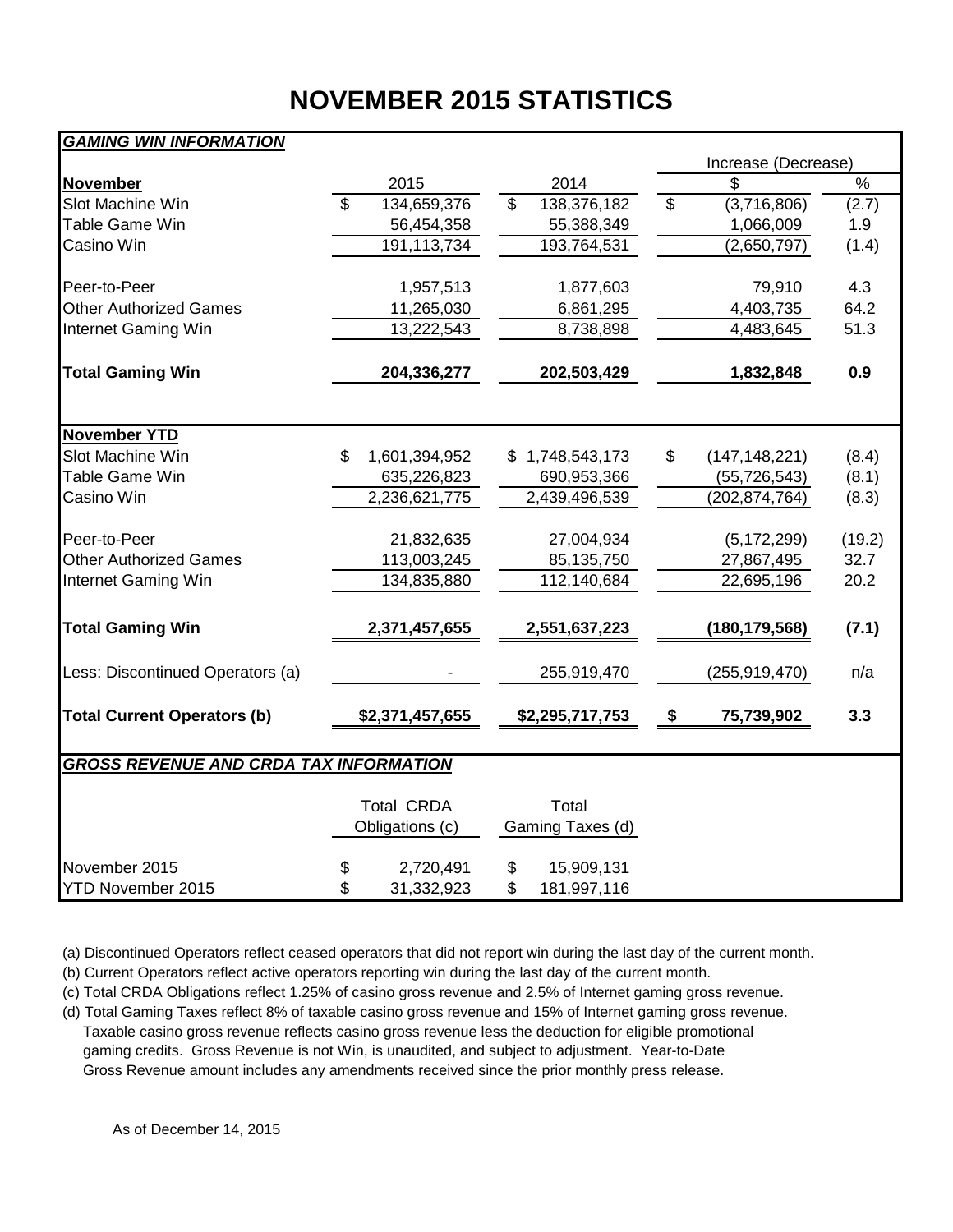### **THE ATLANTIC CITY CASINO INDUSTRY MONTHLY WIN COMPARISON FOR THE MONTH ENDED NOVEMBER 2015 VERSUS 2014**

|                          | <b>CASINO WIN</b> |    |             | <b>INCREASE</b><br>(DECREASE) | <b>INTERNET GAMING WIN</b> |    |                          |         |                 | <b>INCREASE</b><br>(DECREASE) |  | <b>TOTAL GAMING WIN</b> |    |             | <b>INCREASE</b><br>(DECREASE) |               |        |
|--------------------------|-------------------|----|-------------|-------------------------------|----------------------------|----|--------------------------|---------|-----------------|-------------------------------|--|-------------------------|----|-------------|-------------------------------|---------------|--------|
| <b>Current Operators</b> | 2015              |    | 2014        | $\%$                          |                            |    | 2015                     |         | 2014            |                               |  | $\%$                    |    | 2015        |                               | 2014          | $\%$   |
| <b>Bally's AC</b>        | \$<br>15,270,668  | \$ | 17,297,838  |                               | (11.7)                     | \$ | $\overline{\phantom{a}}$ | \$      |                 |                               |  | n/a                     | \$ | 15,270,668  | \$                            | 17,297,838    | (11.7) |
| Borgata                  | 57,110,046        |    | 55,835,057  |                               | 2.3                        |    | 4,105,463                |         | 3,362,726       |                               |  | 22.1                    |    | 61,215,509  |                               | 59,197,783    | 3.4    |
| Caesars                  | 24,337,156        |    | 25,604,658  |                               | (5.0)                      |    |                          |         |                 |                               |  | n/a                     |    | 24,337,156  |                               | 25,604,658    | (5.0)  |
| Caesars Interactive NJ   |                   |    |             |                               | n/a                        |    | 2,727,301                |         | 1,102,296       |                               |  | 147.4                   |    | 2,727,301   |                               | 1,102,296     | 147.4  |
| Golden Nugget            | 16,320,833        |    | 16,330,576  |                               | (0.1)                      |    | $2,200,820$ (a)          |         | $1,505,773$ (a) |                               |  | 46.2                    |    | 18,521,653  |                               | 17,836,349    | 3.8    |
| Harrah's                 | 30,101,967        |    | 31,034,998  |                               | (3.0)                      |    |                          |         |                 |                               |  | n/a                     |    | 30,101,967  |                               | 31,034,998    | (3.0)  |
| Resorts                  | 12,560,074        |    | 12,024,976  |                               | 4.4                        |    |                          |         |                 | $\overline{\phantom{a}}$      |  | n/a                     |    | 12,560,074  |                               | 12,024,976    | 4.4    |
| <b>Resorts Digital</b>   |                   |    |             |                               | n/a                        |    | $1,215,832$ (b)          |         |                 | $-(b)$                        |  | n/a                     |    | 1,215,832   |                               |               | n/a    |
| Tropicana                | 22,584,789        |    | 20,922,352  |                               | 7.9                        |    | 2,973,127                |         | 2,228,556       |                               |  | 33.4                    |    | 25,557,916  |                               | 23,150,908    | 10.4   |
| Trump Plaza (Internet)   |                   |    |             |                               | n/a                        |    |                          | $-$ (a) |                 | 539,547 (a)                   |  | n/a                     |    |             |                               | 539,547       | n/a    |
| Trump Taj Mahal          | 12,828,201        |    | 14,714,076  |                               | (12.8)                     |    |                          |         |                 |                               |  | n/a                     |    | 12,828,201  |                               | 14,714,076    | (12.8) |
| <b>Total: Industry</b>   | \$<br>191,113,734 |    | 193,764,531 |                               | (1.4)                      |    | 13,222,543               | \$      | 8,738,898       |                               |  | 51.3                    |    | 204,336,277 |                               | \$202,503,429 | 0.9    |

(a) Internet gaming website Betfair.com shifted operations from Trump Plaza to Golden Nugget on November 21, 2014. (b) Resorts began Internet operations on 2/21/15 and Resorts Digital was granted a casino license on 8/12/15.